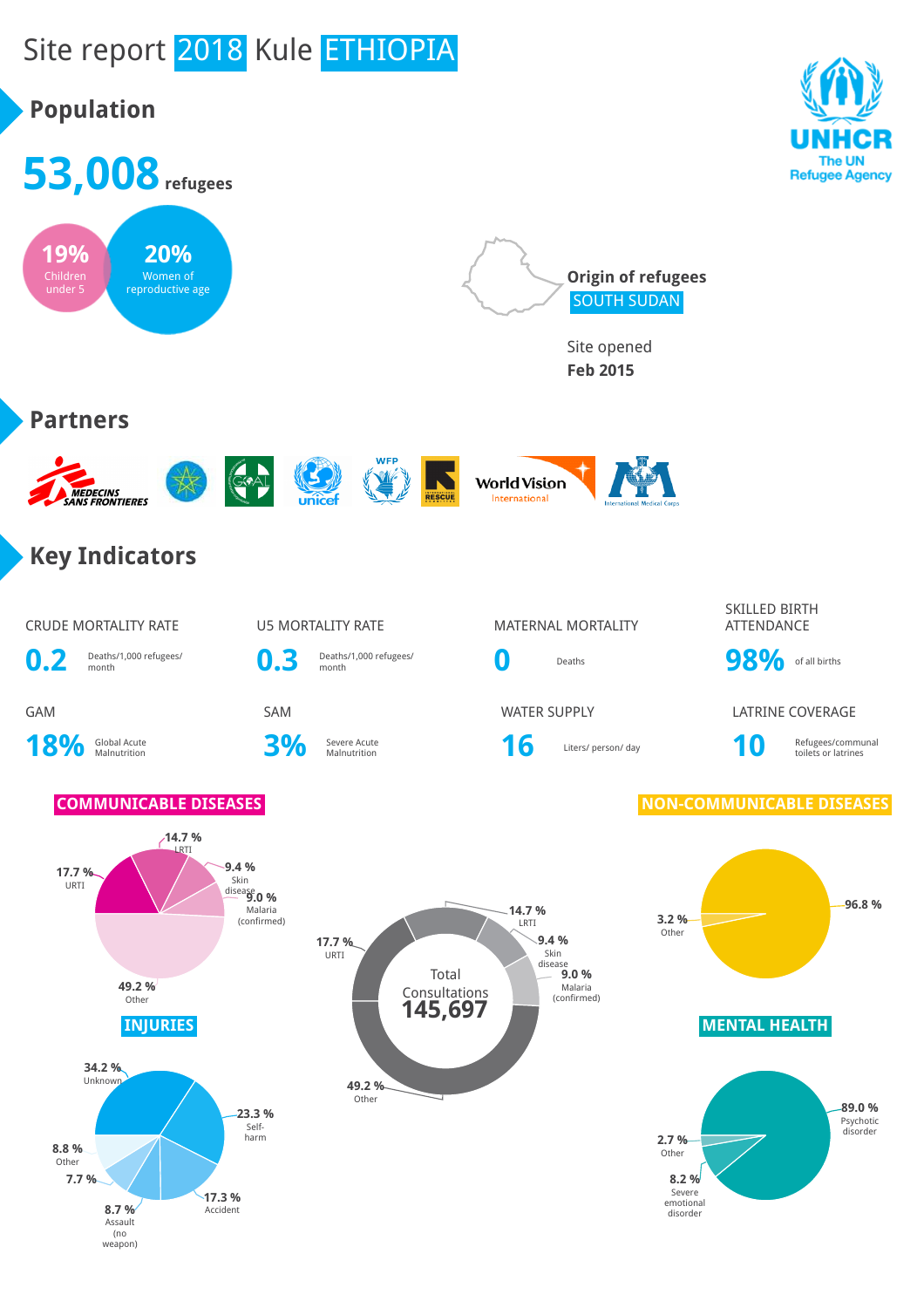### **Public Health**

| <b>HEALTH STAFFING</b>                                      | <b>INDICATOR</b> | <b>STANDARD</b> |                            | <b>MORBIDITY</b>                                 | <b>INDICATOR</b> | <b>STANDARD</b> |   |   |
|-------------------------------------------------------------|------------------|-----------------|----------------------------|--------------------------------------------------|------------------|-----------------|---|---|
| Number of medical doctors                                   | $\overline{4}$   | 1: 50,000       | ◎                          | Incidence of malaria among children under        | 26               |                 |   |   |
| Number of qualified nurses                                  | 96               | $1:$ < 10,000   | ◕                          | Incidence of watery diarrhoea among              | 79               |                 |   |   |
| Number of community health workers                          | 200              | 1: 1,000        | ◙                          | children under 5                                 |                  |                 |   |   |
| <b>ACCESS AND UTILIZATION</b>                               | <b>INDICATOR</b> | <b>STANDARD</b> |                            | Incidence of pneumonia among children<br>under 5 | 85               |                 |   |   |
| Consultations per trained clinician per day                 | 32               | < 50            | ◙                          | Incidence of pneumonia among over 5              | 34               |                 |   |   |
| Health utilisation rate (new visits / refugee /             | 2.7              | $1 - 4$         |                            | Tuberculosis success rate                        | 86%              | < 90%           | ◭ |   |
| year)<br>Proportion of host population consultations        | 0%               |                 |                            | Were any MDR/X-TB cases diagnosed among<br>PoCs? | <b>No</b>        | <b>No</b>       | ఴ |   |
| <b>MORTALITY</b>                                            | <b>INDICATOR</b> | <b>STANDARD</b> |                            | <b>VACCINATION</b>                               | <b>INDICATOR</b> | <b>STANDARD</b> |   |   |
| <b>Crude Mortality Rate</b><br>(CMR) (/1000/month)          | 0.2              | < 0.75          | Ø                          | Full vaccination coverage                        | 37%              | $< 95\%$        |   | ☺ |
| <b>Under-five Mortality Rate</b><br>(U5MR) (/1000/month)    | 0.3              | $< 1.5$         | $\bm \omega$               | Measles vaccination coverage                     | 94%              | < 95%           |   | 0 |
| <b>Infant Mortality Rate</b><br>(IMR) (/1000 livebirths)    | 9.9              | < 30            | $\boldsymbol{\mathcal{S}}$ | Source of vaccination data                       | <b>HIS</b>       |                 |   |   |
| <b>Neonatal Mortality Rate</b><br>(NNMR) (/1000 livebirths) | $\mathbf 0$      | < 20            | Ø                          | IN-PATIENT DEPARTMENT (IPD)                      | <b>INDICATOR</b> | <b>STANDARD</b> |   |   |
| <b>OUTBREAK ALERT AND RESPONSE</b>                          | <b>INDICATOR</b> | <b>STANDARD</b> |                            | Average length of stay (days)                    | 8.4              |                 |   |   |
| Proportion of outbreaks investigated within 48<br>hours     |                  | 100%            |                            | Case fatality rate                               | 0.0              |                 |   |   |
| Number of outbreaks reported                                | $\mathbf{0}$     |                 |                            | Hospitalisation rate                             | 37.4             | $50 - 150$      |   | € |

### **Reproductive Health**

| <b>ANTENATAL CARE</b>                                                                     | <b>INDICATOR</b> | <b>STANDARD</b> |           | <b>FAMILY PLANNING</b>                                                      | <b>INDICATOR</b> | <b>STANDARD</b> |                       |
|-------------------------------------------------------------------------------------------|------------------|-----------------|-----------|-----------------------------------------------------------------------------|------------------|-----------------|-----------------------|
| Antenatal care coverage                                                                   | 21%              | > 90%           | Ω         | Contraceptive prevalence rate                                               | 9%               | $\geq 30\%$     | $\boldsymbol{\omega}$ |
| Coverage of antenatal tetanus vaccination                                                 | 97%              | >95%            |           | Source of contraceptive prevalence data                                     | <b>HIS</b>       |                 |                       |
| <b>DELIVERY CARE</b>                                                                      | <b>INDICATOR</b> | <b>STANDARD</b> |           | SEXUAL AND GENDER-BASED VIOLENCE (SGBV)                                     | <b>INDICATOR</b> | <b>STANDARD</b> |                       |
| Proportion of births attended by skilled<br>personnel                                     | 98%              | $\geq 90\%$     | $\bullet$ | Total number of reported rapes                                              | $\mathbf{0}$     |                 |                       |
| Proportion of births conducted by caesarean<br>section                                    | 0%               | $5 - 15%$       | Ø         | Proportion of eligible rape survivors provided<br>with PEP within 72 hours  | <b>NR</b>        |                 |                       |
| Proportion of newborn infants with low birth<br>weight (<2500 gs) (weighed within 72 hrs) | 7%               | < 15%           |           | Proportion of eligible rape survivors provided<br>with ECP within 120 hours |                  | 100%            |                       |
| Proportion of teenage pregnancies                                                         | 8%               |                 |           | SEXUALLY TRANSMITTED INFECTIONS (STIS)                                      | <b>INDICATOR</b> | <b>STANDARD</b> |                       |
| Still birth rate (/1000 total births / month)                                             |                  |                 |           | Number of genital ulcer diseases                                            | 866              |                 |                       |
| Number of maternal deaths                                                                 | $\mathbf{0}$     |                 |           | Number of Pelvic Inflammatory diseases                                      | 438              |                 |                       |
| Proportion of maternal deaths investigated<br>within 48 hours                             |                  | 100%            |           |                                                                             |                  |                 |                       |